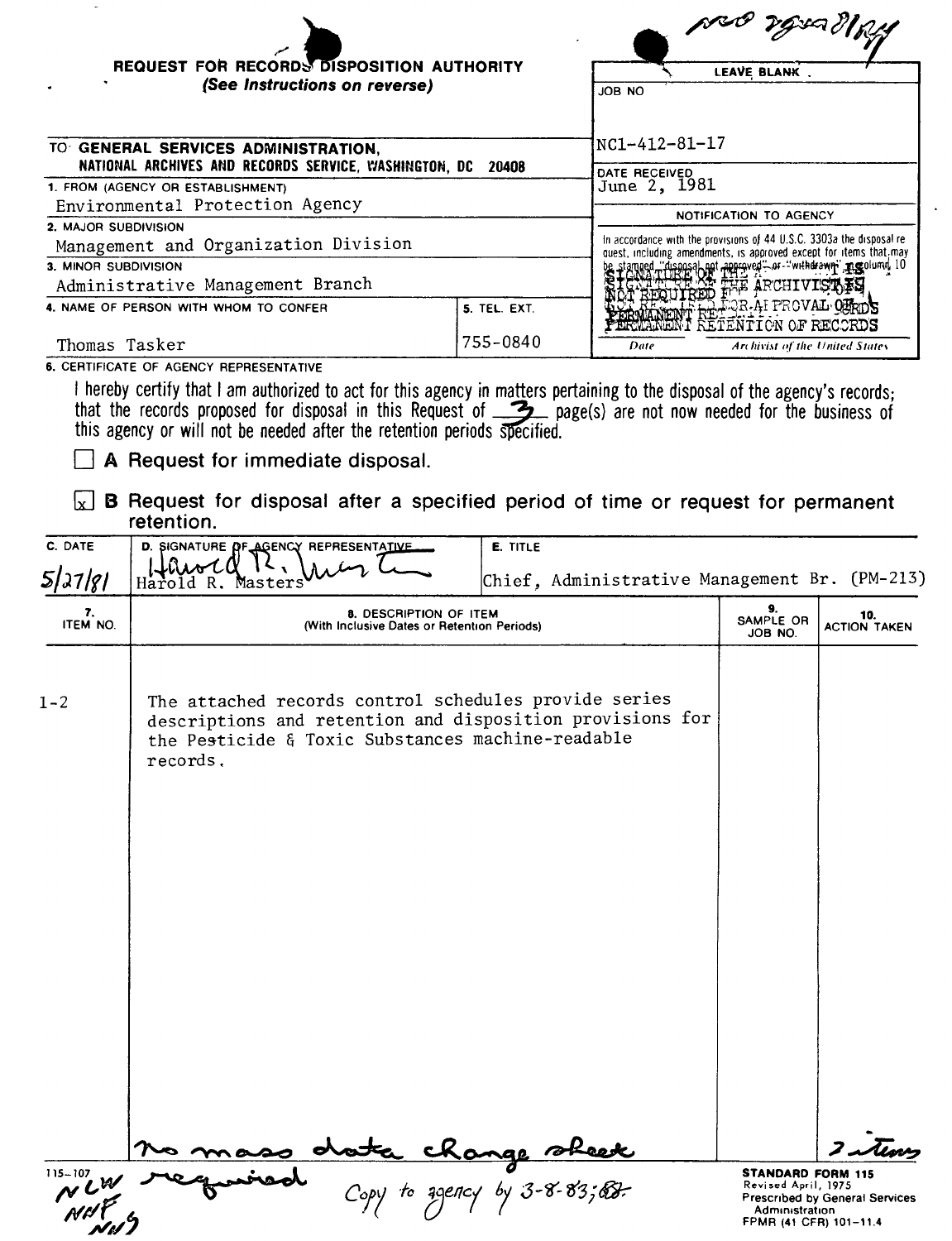|             | U.S. ENVIRONMENTAL PROTECTION AGENCY-RECORDS CONTROL SCHEDULES                                                                                                                                                                                                                                                                                                                                                                                                                                                                                                                      |                                                                                                                                            |  |  |  |
|-------------|-------------------------------------------------------------------------------------------------------------------------------------------------------------------------------------------------------------------------------------------------------------------------------------------------------------------------------------------------------------------------------------------------------------------------------------------------------------------------------------------------------------------------------------------------------------------------------------|--------------------------------------------------------------------------------------------------------------------------------------------|--|--|--|
|             | TITLE OF SCHEDULE                                                                                                                                                                                                                                                                                                                                                                                                                                                                                                                                                                   | <b>COVERAGE OF SCHLDULE</b>                                                                                                                |  |  |  |
| <b>ITEM</b> | NAME AND DESCRIPTION OF RECORD/FILE                                                                                                                                                                                                                                                                                                                                                                                                                                                                                                                                                 | RETENTION PERIOD AND DISPOSITION                                                                                                           |  |  |  |
| T           | Pesticides Product Information System. PURPOSE - The system is used<br>to support the requirement for registration and classification of<br>all pesticides produced and used in the country. It also provides<br>a centralized source of information on all registered products.<br>SCOPE - The system contains technical and administrative information<br>concerning all pesticides registered in the United States. This<br>includes chemical composition, toxicity, name and address of registrant,<br>brand names, date of original registration and latest amended date, etc. | Retention: Permanent<br>Disposition: Transfer records to the<br>National Archives and Records Service<br>when the program is discontinued. |  |  |  |
|             |                                                                                                                                                                                                                                                                                                                                                                                                                                                                                                                                                                                     |                                                                                                                                            |  |  |  |
|             |                                                                                                                                                                                                                                                                                                                                                                                                                                                                                                                                                                                     |                                                                                                                                            |  |  |  |
|             |                                                                                                                                                                                                                                                                                                                                                                                                                                                                                                                                                                                     |                                                                                                                                            |  |  |  |
|             |                                                                                                                                                                                                                                                                                                                                                                                                                                                                                                                                                                                     |                                                                                                                                            |  |  |  |
|             |                                                                                                                                                                                                                                                                                                                                                                                                                                                                                                                                                                                     |                                                                                                                                            |  |  |  |

 $\frac{1}{2}$